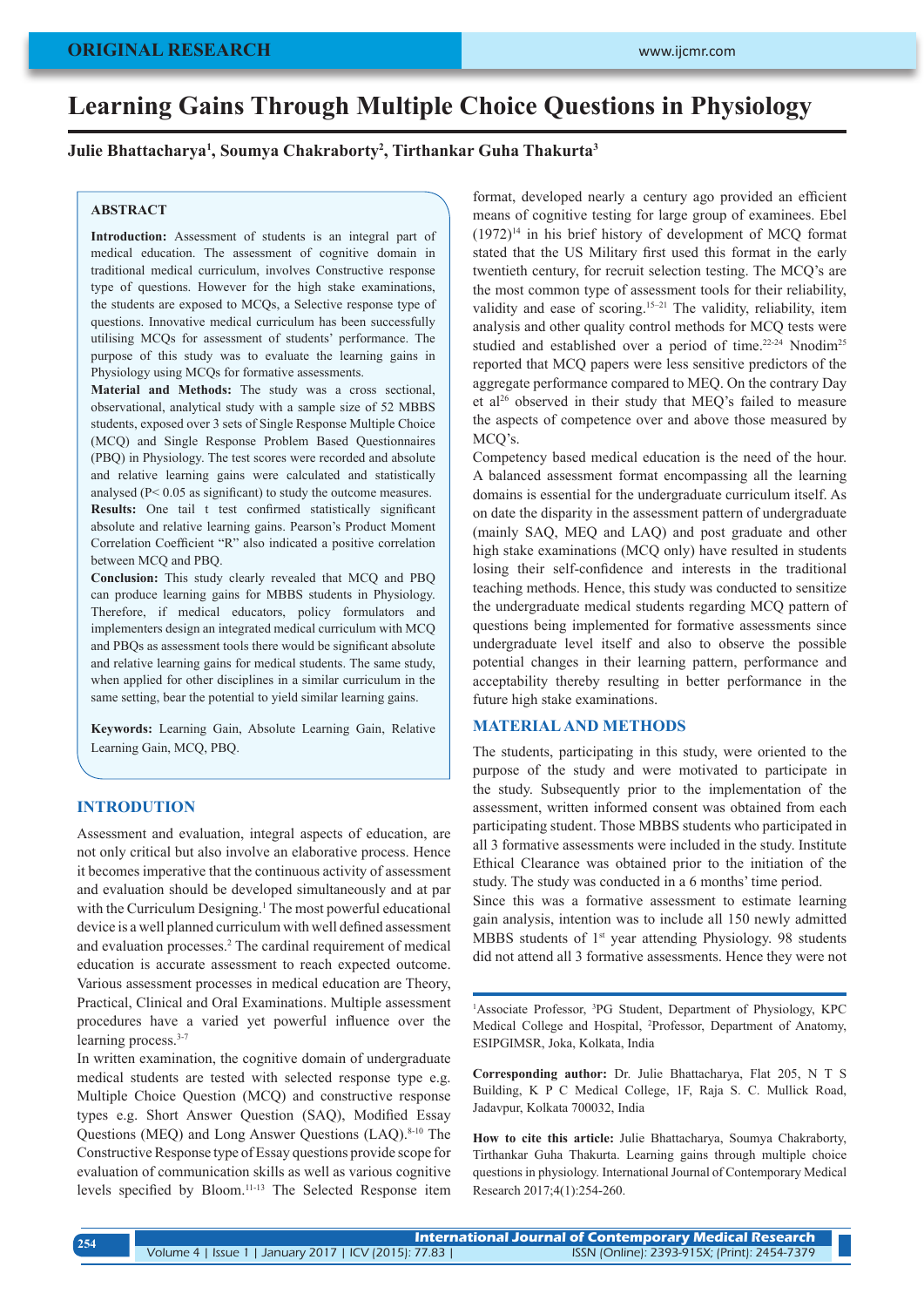included in the study.

52 MBBS students of KPC Medical College and Hospital participated in all 3 formative assessments as a part of this non randomized observational study on Formative assessment of the Module of Haematology portion of the Physiology MBBS syllabus who were included as the sample for this study.

3 sets of questionnaire were prepared and validated. Each set of questionnaire comprised of a total of 20 MCQs divided into two sections (Section A and B) of 10 questions of 1 mark each, having a stem, body, four distracters and a key which was hidden. Section A had 10 MCQs more of a recall type and Section B 10 PBQs for testing the critical, analytical and problem solving skills. Total time allotted for the entire test was 30 minutes only. All the students present were subjected to a pre-test before the teaching of the topic and another post-test 2 days after the topic was taught. The two days gap prior to post test was allotted for the students' learning purpose. The topics, in Haematology, selected for the tests, were RBC, WBC and Coagulation.

# **STATISTICAL ANALYSIS**

It was seen that 52 students persistently undertook all the three sets of pre and post tests. Data were analysed quantitatively from the Pre and Post test scores. Absolute and Relative Learning Gains were calculated and statistically computed using the IBM SPSS software. One tail t test, paired t test, correlation coefficient and their significance were also studied using the software.

The various sets of pre and post test questionnaire were compiled and the respective Learning Gains were calculated as follows: Absolute Learning Gain = Post-Test Score – Pre-Test Score Relative or Normalized Learning Gain

=  $\frac{\text{Post-test Score} - \text{Pre-test Score}}{10 - \text{Pre-test Score}}$ X 100

One tail t-test was conducted to analyse the significance of the learning gains. A paired t-test was conducted thereafter to analyse whether the learning gains of the two different formats of questions over the 3 sets were significantly different from each other. The Pearson's Product Moment Correlation Coefficient "R" indicated whether there is any correlation in the learning gain between the two different format of questions of MCQ and PBQ. The significance of the correlation, if any, was also studied.

# **RESULTS**

Table-1 depicts the data of the 1<sup>st</sup> set of questionnaire. The mean Absolute and mean Relative Learning Gains are 3.58 and 57.23% in case of MCQ with 4 distracters and 2.27 and 31.14% for PBQs. One tail t test showed significant difference in data. Table 2 shows the data of the 2nd set of questionnaire. Here again the one tail t test showed significant variation of all the data at 5% level ( $p$ < 0.05) with an Absolute and Relative Mean Learning Gains of 3.02 and 61.6% for MCQ with distracter and 2.67 and 45% for PBQs respectively. The third table depicts the data for 3rd set of questionnaire. The mean Absolute and Relative Learning Gain for MCQ with distracters is 4.52 and 61.53% respectively. The same parameters for PBQs are 2.88 and 36.52% respectively. The one tail t test was significant for all data ( $p$ < 0.05). Table-4 shows a comparison between the MCQs and PBQs for both Absolute and Relative Learning Gains.

Chart 1 illustrates a comparative study between Absolute Learning Gains of MCQ with distracters and PBQs over 3 sets of questions. Chart 2 illustrates similar comparative analysis with Relative Learning Gains of MCQ with distracter and PBQ. Table-5 deals with statistical interpretation of the data. A comparative study between the MCQ with Distracter and PBQ, has been substantiated with statistical evaluation using Paired t test. The Relative Learning Gain of the comparative data showed significance at 5% level (p<0.05) for the entire data. The comparison for Absolute Learning Gain was also significant (p< 0,05) for Sets 1 and 3 but was not significant ( $p > 0.05$ ) for Set 2. The relation between the two different formats of question papers were analysed from the Pearson's Product Moment Correlation Coefficient denoted by "R". In sets 1 and 2 for both Absolute and Relative Learning Gains a positive correlation was found. In set 2 the Absolute Learning Gain had a negative correlation compared to the positive correlation of the Relative Learning Gain. However none of the correlation coefficient was found to be statistically significant ( $p > 0.05$ ).

## **DISCUSSION**

In medical curriculum, knowledge of Physiology is usually assessed, in the pre-clinical years. Dagogo<sup>27</sup> in his study found that students performed better in Physiology MCQ when compared to LAQ. In this study the Selective Response was compared with the Constructive Response. Studies also indicated that variable question formats, though not identical, often showed some significant correlation.13,28 In this study, assessment was tested only with two varied types of the single format i.e. Selective Response Questions, (MCQ with distracters and Problem Based MCQ also called PBQ).

All tests were conducted on all 1st MBBS students who took admission to KPC Medical College for their MBBS Curriculum. Inspite of the student strength being 150, we could compute data with only 52 students, reason being sequential admission counselling leading to student dropouts and some absentees. Hence only 52 students could be identified who attended all the pre and post- test sessions consistently and thus they formed the study group to avoid misinterpretation of results.

The Absolute and Relative Learning Gains were calculated from the respective formula and statistically analysed. Absolute Learning Gain indicates the actual gain in the test. On the other hand, Relative Learning Gain indicates the percentage of gain achieved in comparison to what could have been achieved. The figures and graphical representation clearly indicates that students did better in MCQ's rather than the PBQ's with a remarkable improvement in performance in the 3rd set indicative of students getting sensitized to the pattern. A similarity was found in the One tail t test where both Absolute and Relative Learning Gains were statistically significant at  $5\%$  level (p<0.05) for all the three sets of tests conducted. This is indicative of the fact that the students performed significantly better in the post test, which supports that the Teaching Learning Process helped the students to perform better leading to development of critical, analytical and problem solving skills. There was a dip in the performance of the 2nd set of questions which might be because of the vastness and variation of the topic (WBC) chosen.

A paired t test was calculated to check the significance of the two different formats of the question paper – the MCQ and the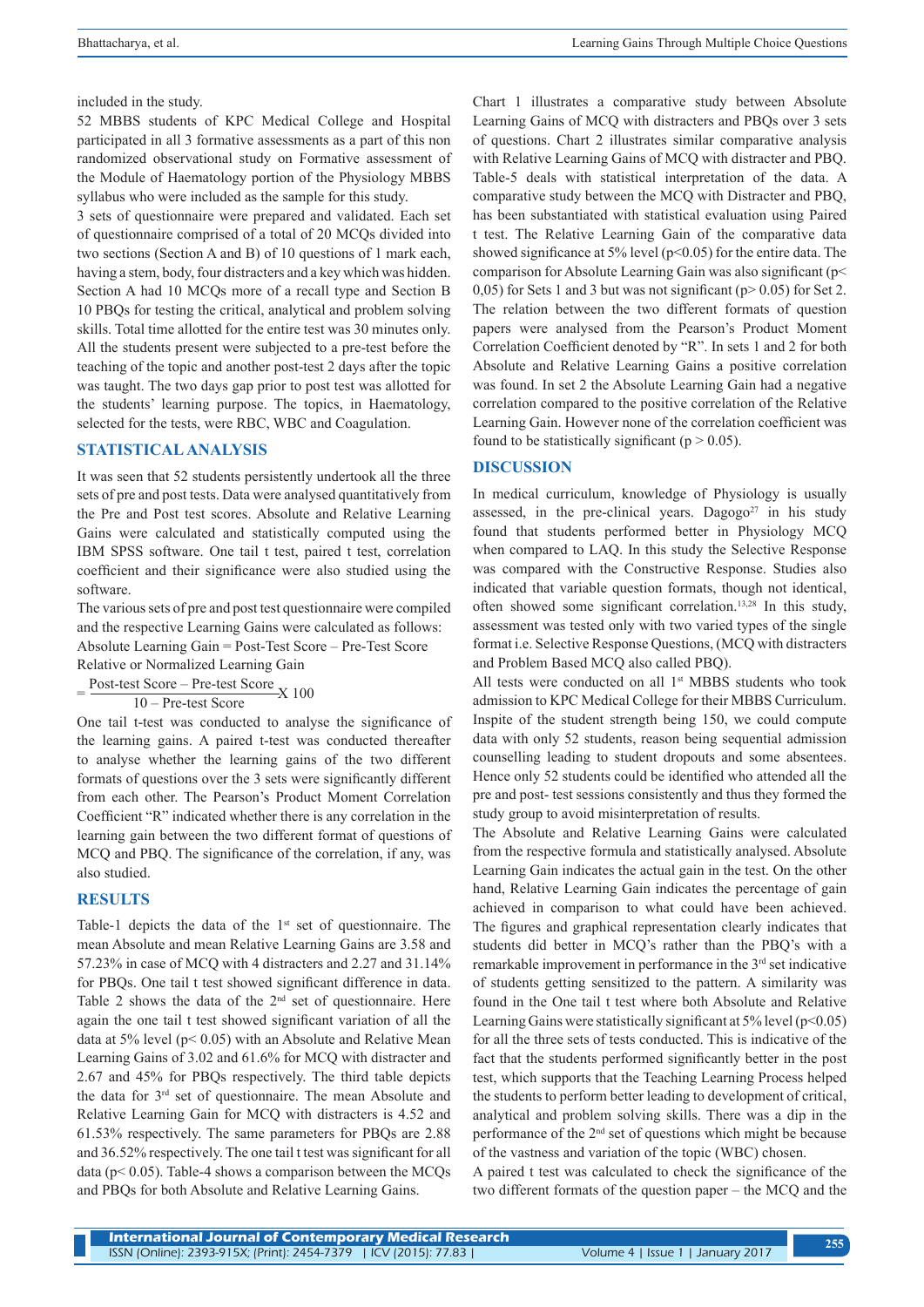| <b>MCQ</b><br>No. of |                  |                |                         | <b>PBQ</b>         |                         |                  |                         |                    |
|----------------------|------------------|----------------|-------------------------|--------------------|-------------------------|------------------|-------------------------|--------------------|
| <b>Students</b>      | Pre-Test         | Post-Test      | <b>Absolute LG</b>      | <b>Relative LG</b> | Pre-Test                | Post-Test        | Absolute LG             | <b>Relative LG</b> |
| 1                    | 3                | 8              | 5                       | 71.43              | $\overline{c}$          | 5                | 3                       | 37.5               |
| 2                    | 3                | $\tau$         | $\overline{4}$          | 57.14              | $\mathbf{1}$            | 5                | $\overline{4}$          | 44.44              |
| 3                    | 5                | 8              | 3                       | 60                 | $\mathfrak{Z}$          | 6                | $\overline{3}$          | 42.86              |
| $\overline{4}$       | 6                | 10             | $\overline{4}$          | 100                | $\overline{5}$          | $\boldsymbol{7}$ | $\overline{2}$          | 40                 |
| 5                    | $\overline{4}$   | 5              | $\mathbf{1}$            | 16.67              | $\mathfrak{2}$          | $\overline{3}$   | $\mathbf{1}$            | 12.5               |
| 6                    | 5                | 9              | $\overline{4}$          | 80                 | $\boldsymbol{0}$        | $\overline{2}$   | $\overline{c}$          | 20                 |
| $\tau$               | $\mathfrak{2}$   | 8              | 6                       | 75                 | $\mathfrak{2}$          | 3                | $\mathbf{1}$            | 12.5               |
| 8                    | 5                | 9              | $\overline{4}$          | 80                 | 5                       | $\boldsymbol{7}$ | $\mathbf{2}$            | 40                 |
| 9                    | 3                | 6              | 3                       | 42.86              | $\mathbf{1}$            | $\overline{4}$   | $\overline{3}$          | 33.33              |
| 10                   | $\mathbf{1}$     | 8              | $\tau$                  | 77.78              | $\overline{3}$          | 6                | $\overline{3}$          | 42.86              |
| 11                   | $\overline{4}$   | 5              | $\mathbf{1}$            | 16.67              | $\boldsymbol{0}$        | $\overline{2}$   | $\overline{2}$          | 20                 |
| 12                   | $\overline{4}$   | $\overline{7}$ | 3                       | 50                 | $\overline{4}$          | 6                | $\overline{2}$          | 33.33              |
| 13                   | $\overline{4}$   | 9              | 5                       | 83.33              | $\overline{4}$          | $\tau$           | $\mathfrak{Z}$          | 50                 |
| 14                   | $\overline{2}$   | $\tau$         | 5                       | 62.5               | $\overline{4}$          | 6                | $\overline{2}$          | 33.33              |
| 15                   | 5                | 5              | $\overline{0}$          | $\overline{0}$     | $\mathfrak{2}$          | $\overline{4}$   | $\overline{2}$          | 25                 |
| 16                   | $\overline{4}$   | 9              | 5                       | 83.33              | $\mathfrak{Z}$          | 6                | $\overline{3}$          | 42.86              |
| 17                   | 5                | $\tau$         | $\overline{c}$          | 40                 | $\overline{2}$          | 5                | $\overline{\mathbf{3}}$ | 37.5               |
| 18                   | 5                | $8\,$          | $\overline{\mathbf{3}}$ | 60                 | $\overline{\mathbf{3}}$ | $\mathfrak{Z}$   | $\boldsymbol{0}$        | $\overline{0}$     |
|                      |                  |                |                         |                    |                         |                  |                         |                    |
| 19                   | 5                | 8              | 3                       | 60                 | $\mathbf{1}$            | $\mathfrak{Z}$   | $\overline{c}$          | 22.22              |
| 20                   | $\tau$           | 10             | 3                       | 100                | $\mathbf{1}$            | $\mathfrak{Z}$   | $\mathbf{2}$            | 22.22              |
| 21                   | 3                | 6              | 3                       | 42.86              | 3                       | 3                | $\overline{0}$          | $\overline{0}$     |
| 22                   | $\mathfrak{2}$   | 6              | $\overline{4}$          | 50                 | $\overline{4}$          | 6                | $\mathfrak{2}$          | 33.33              |
| 23                   | 5                | 8              | 3                       | 60                 | $\mathfrak{2}$          | 6                | $\overline{4}$          | 50                 |
| 24                   | 3                | 6              | 3                       | 42.86              | $\overline{4}$          | 6                | $\mathfrak{2}$          | 33.33              |
| 25                   | $\tau$           | 8              | $\mathbf{1}$            | 33.33              | $\boldsymbol{0}$        | $\overline{2}$   | $\mathbf{2}$            | 20                 |
| 26                   | $\overline{4}$   | $\overline{7}$ | 3                       | 50                 | $\mathbf{1}$            | $\overline{4}$   | $\overline{3}$          | 33.33              |
| 27                   | $\mathfrak{2}$   | 10             | 8                       | 100                | $\mathfrak{Z}$          | 6                | $\overline{3}$          | 42.86              |
| 28                   | $\overline{4}$   | $\tau$         | 3                       | 50                 | $\mathfrak{2}$          | 3                | $\mathbf{1}$            | 12.5               |
| 29                   | $\mathbf{1}$     | 5              | $\overline{4}$          | 44.44              | $\sqrt{2}$              | $\overline{4}$   | $\overline{2}$          | 25                 |
| 30                   | 3                | 9              | 6                       | 85.71              | $\boldsymbol{0}$        | $\overline{2}$   | $\mathbf{2}$            | 20                 |
| 31                   | 5                | 5              | $\boldsymbol{0}$        | $\mathbf{0}$       | $\sqrt{5}$              | $\tau$           | $\mathfrak{2}$          | 40                 |
| 32                   | $\mathfrak{2}$   | 6              | $\overline{4}$          | 50                 | $\mathbf{1}$            | $\overline{4}$   | $\overline{3}$          | 33.33              |
| 33                   | $\boldsymbol{0}$ | 9              | 9                       | 90                 | $\overline{3}$          | 6                | 3                       | 42.86              |
| 34                   | 3                | $\overline{4}$ | $\mathbf{1}$            | 14.26              | $\boldsymbol{0}$        | $\mathfrak{2}$   | $\mathbf{2}$            | 20                 |
| 35                   | 6                | 8              | $\overline{2}$          | 50                 | $\overline{4}$          | $\tau$           | 3                       | 50                 |
| 36                   | 2                | 8              | 6                       | 75                 | $\overline{4}$          | $\overline{4}$   | $\overline{0}$          | $\overline{0}$     |
| 37                   | $\overline{4}$   | 6              | $\overline{c}$          | 33.33              | $\overline{c}$          | $\overline{4}$   | $\mathbf{2}$            | $\overline{25}$    |
| 38                   | $\overline{4}$   | 6              | $\overline{c}$          | 33.33              | 3                       | 6                | $\mathfrak{Z}$          | 42.86              |
| 39                   | $\overline{4}$   | 5              | $\mathbf{1}$            | 16.67              | $\mathbf{1}$            | $\mathbf{1}$     | $\theta$                | $\Omega$           |
| 40                   | $\overline{2}$   | 8              | 6                       | 75                 | $\mathfrak{Z}$          | $\tau$           | $\overline{4}$          | 57.14              |
| 41                   | 6                | 8              | $\overline{2}$          | $\overline{50}$    | $\overline{4}$          | $\overline{7}$   | $\overline{3}$          | 50                 |
| 42                   | 4                | $\tau$         | 3                       | 50                 | $\mathfrak{Z}$          | 5                | $\overline{2}$          | 28.57              |
| 43                   | 5                | 8              | $\mathfrak{Z}$          | 60                 | $\overline{5}$          |                  |                         | 20                 |
|                      |                  |                |                         |                    |                         | 6                | $\mathbf{1}$            |                    |
| 44                   | $\overline{4}$   | 6              | $\overline{2}$          | 33.33              | $\overline{2}$          | 5                | $\overline{3}$          | 37.5               |
| 45                   | $\overline{4}$   | $\overline{9}$ | $\overline{5}$          | 83.33              | $\overline{\mathbf{3}}$ | 6                | $\mathfrak{Z}$          | 42.86              |
| $\overline{46}$      | $\overline{4}$   | $\overline{9}$ | $\overline{5}$          | 83.33              | $\overline{2}$          | $\overline{5}$   | $\overline{3}$          | 37.5               |
| 47                   | $\overline{4}$   | $\overline{7}$ | $\overline{3}$          | 50                 | $\overline{2}$          | $\overline{5}$   | $\overline{3}$          | 37.5               |
| 48                   | 5                | $\overline{7}$ | $\overline{2}$          | 40                 | $\mathfrak{Z}$          | 6                | $\overline{3}$          | 42.86              |
| 49                   | 6                | 9              | $\overline{3}$          | 75                 | $\overline{3}$          | $\overline{5}$   | $\overline{2}$          | 28.57              |
| 50                   | $\overline{4}$   | 9              | $\overline{5}$          | 83.33              | $\overline{4}$          | $\overline{7}$   | $\overline{\mathbf{3}}$ | 50                 |
| 51                   | $\overline{3}$   | $10\,$         | $\overline{7}$          | 100                | $\overline{4}$          | $\overline{4}$   | $\overline{0}$          | $\overline{0}$     |
| 52                   | 5                | 9              | $\overline{4}$          | 80                 | $\overline{2}$          | 6                | $\overline{4}$          | 50                 |
| $MEAN \pm SD$        |                  |                | $3.58 \pm 1.944$        | $57.73 \pm 0.256$  |                         |                  | $2.269 \pm 1.050$       | $31.1 \pm 0.15$    |
| p value              |                  |                | p<0.05                  | p < 0.05           |                         |                  | p<0.05                  | p < 0.05           |
| (one tail t test)    |                  |                |                         |                    |                         |                  |                         |                    |
|                      |                  |                |                         | Table-1: $1st$ set |                         |                  |                         |                    |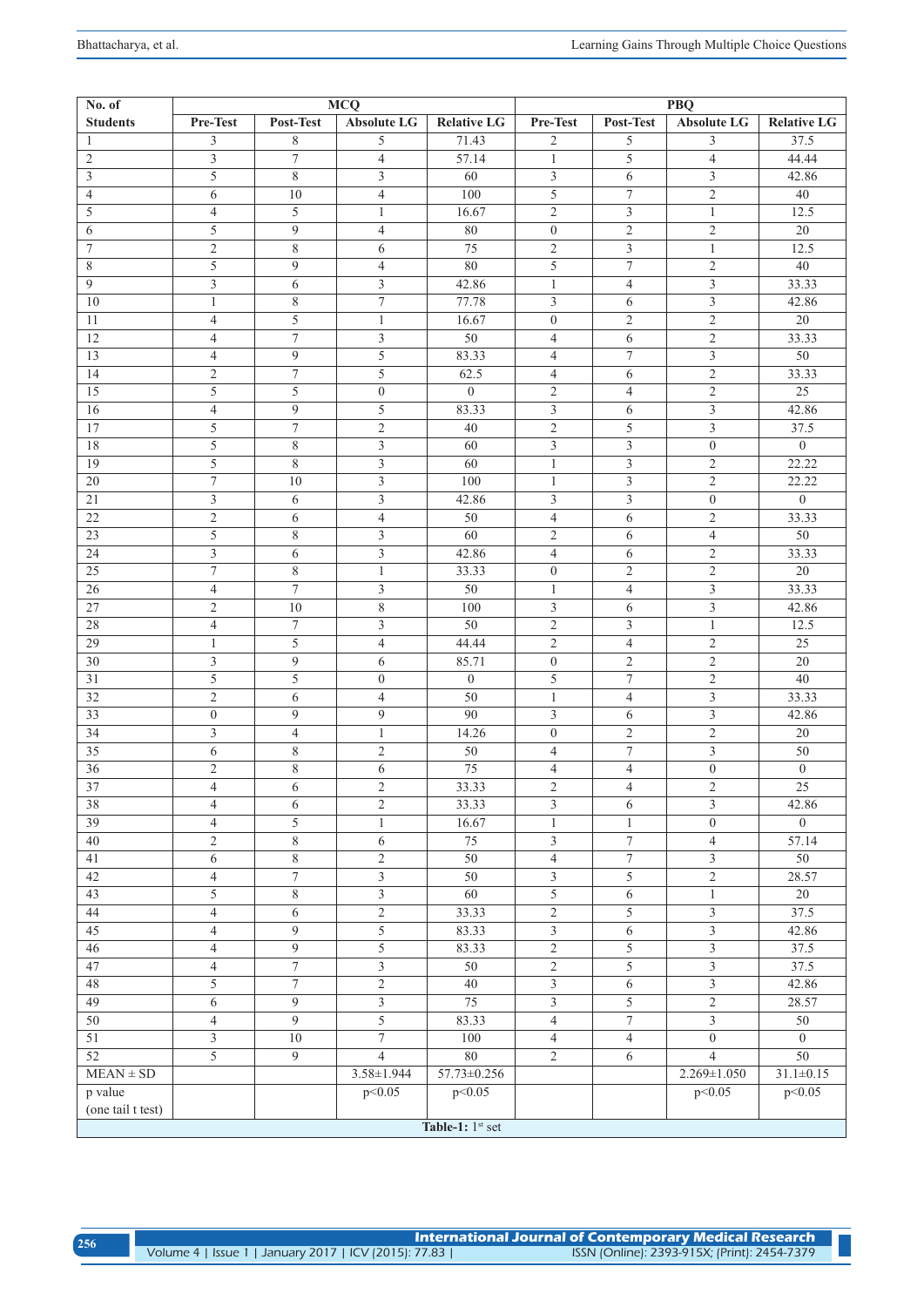| 5<br>6            | 6<br>4              | 9<br>9                   | 3<br>5                           | 75<br>83.33              | 4<br>5                           | 7<br>$\tau$              | 3<br>$\mathfrak{2}$              | 50<br>40             |  |
|-------------------|---------------------|--------------------------|----------------------------------|--------------------------|----------------------------------|--------------------------|----------------------------------|----------------------|--|
| $\overline{7}$    | 5                   | 8                        | $\overline{3}$                   | 60                       | $\overline{4}$                   | 6                        | $\overline{2}$                   | 33.33                |  |
| $\,$ 8 $\,$       | $\tau$              | 10                       | $\overline{3}$                   | 100                      | $\overline{5}$                   | 8                        | $\mathfrak{Z}$                   | 60                   |  |
| 9                 | $\overline{5}$      | $\overline{9}$           | $\overline{4}$                   | 80                       | $\overline{6}$                   | $\overline{9}$           | $\overline{\mathbf{3}}$          | $\overline{75}$      |  |
| 10                | 6                   | 10                       | 4                                | 100                      | $\overline{5}$                   | $\overline{8}$           | $\overline{\mathbf{3}}$          | 60                   |  |
| 11                | 4                   | 8                        | 4                                | 66.67                    | $\overline{\overline{3}}$        | $\boldsymbol{7}$         | $\overline{4}$                   | 57.14                |  |
| 12                | 3                   | $\tau$                   | $\overline{4}$                   | 57.14                    | 5                                | $\,$ 8 $\,$              | $\mathfrak{Z}$                   | 60                   |  |
| 13                | $\overline{c}$      | 5                        | 3                                | 37.5                     | 6                                | $\,$ 8 $\,$              | $\mathfrak{2}$                   | $50\,$               |  |
| 14                | 5                   | 8                        | $\mathfrak{Z}$                   | 60                       | $\overline{5}$                   | $\boldsymbol{7}$         | $\sqrt{2}$                       | $\overline{40}$      |  |
| 15                | 8                   | 10                       | $\mathfrak{2}$                   | 100                      | $\overline{4}$                   | 5                        | $\mathbf{1}$                     | 16.67                |  |
| 16                | $\boldsymbol{0}$    | 6                        | 6                                | $\overline{60}$          | 5                                | 5                        | $\boldsymbol{0}$                 | $\boldsymbol{0}$     |  |
| 17                | $\overline{4}$      | $\overline{9}$           | 5                                | 83.33                    | $\tau$                           | 10                       | $\overline{\mathbf{3}}$          | 100                  |  |
| 18                | 7                   | 9                        | $\overline{2}$                   | 66.67                    | 5                                | $\tau$                   | $\sqrt{2}$                       | 40                   |  |
| 19                | 5                   | 8                        | $\overline{3}$                   | 60                       | $\overline{4}$                   | $\boldsymbol{7}$         | $\mathfrak{Z}$                   | 50                   |  |
| 20                | 6                   | 6                        | $\boldsymbol{0}$                 | $\mathbf{0}$             | 6                                | $\,$ 8 $\,$              | $\overline{2}$                   | $\overline{50}$      |  |
| 21                | 5                   | $\overline{9}$           | 4                                | $\overline{80}$          | $\overline{5}$                   | $\overline{7}$           | $\overline{2}$                   | 40                   |  |
| 22                | $\mathfrak{Z}$      | $\tau$                   | $\overline{4}$                   | 57.14                    |                                  | $\overline{5}$           | $\sqrt{2}$                       | 28.57                |  |
| 23                | 6                   | $\overline{8}$           | $\mathfrak{2}$                   | $\overline{50}$          | $\overline{2}$                   | $\overline{5}$           | $\overline{\mathbf{3}}$          | 37.5                 |  |
| 24                | 5                   | $\boldsymbol{7}$         | $\overline{c}$                   | 40                       | $\overline{4}$                   | $\overline{7}$           | $\overline{\mathbf{3}}$          | $\overline{50}$      |  |
| 25                | 5                   | 5                        | $\boldsymbol{0}$                 | $\boldsymbol{0}$         | $\boldsymbol{0}$                 | 5                        | 5                                | $\overline{50}$      |  |
| 26                | 6                   | 8                        | $\overline{c}$                   | $\overline{50}$          | $\overline{4}$                   | $\boldsymbol{7}$         | $\mathfrak{Z}$                   | $\overline{50}$      |  |
| 27                | 4                   | $\overline{7}$           | 3                                | $\overline{50}$          | 6                                | $\boldsymbol{7}$         | $\mathbf{1}$                     | $\overline{25}$      |  |
| 28                | 5                   | 9                        | $\overline{4}$                   | 80                       | $\mathfrak{Z}$                   | 6                        | 3                                | 42.86                |  |
| 29                | $\overline{4}$      | 8                        | $\overline{4}$                   | 66.67                    | 5                                | $\overline{9}$           | $\overline{4}$                   | 80                   |  |
| 30                | 6                   | 8                        | $\mathfrak{2}$                   | $\overline{50}$          | $\overline{4}$                   | $\,$ 8 $\,$              | $\overline{4}$                   | 66.67                |  |
| 31                | 4                   | $\overline{9}$           | 5                                | 83.33                    | $\mathbf{2}$                     | $\overline{5}$           | $\overline{3}$                   | 37.5                 |  |
| 32                | 3                   | $\overline{7}$           | $\overline{4}$                   | 57.14                    | $\mathbf{1}$                     | 6                        | 5                                | 55.56                |  |
| 33                | 5                   | 8                        | $\overline{3}$                   | 60                       | $\mathfrak{Z}$                   | 6                        | $\mathfrak{Z}$                   | 42.86                |  |
| 34                | $\overline{5}$      | 9                        | $\overline{4}$                   | 80                       | $\overline{4}$                   | 8                        | $\overline{4}$                   | 66.67                |  |
| 35                | 6                   | 9                        | $\overline{3}$                   | $\overline{75}$          |                                  | $\overline{5}$           | $\sqrt{2}$                       | 28.57                |  |
| 36                | $\tau$              | 8                        | $\mathfrak{2}$                   | 33.33                    | 6                                | 8                        | $\sqrt{2}$                       | 50                   |  |
| 37                | 5                   | 9                        | $\overline{4}$                   | 80                       | 8                                | $\overline{9}$           | $\mathbf{1}$                     | 50                   |  |
| 38                | $\overline{4}$      | $8\,$                    | $\overline{4}$                   | 66.67                    | $\overline{5}$                   | $\,$ $\,$                | $\mathfrak z$                    | 60                   |  |
| 39                | 6                   | 9                        | 3                                | 75                       | $\overline{7}$                   | $\,$ $\,$                | $\mathbf{1}$                     | 33.33                |  |
| 40                | 5                   | 8                        | $\overline{\mathbf{3}}$          | $\overline{60}$          | $\overline{2}$                   | 5                        | $\mathfrak{Z}$                   | 37.5                 |  |
| 41                | 5                   | $\tau$                   | $\mathbf{2}$                     | $\overline{40}$          | $\overline{\mathbf{3}}$          | 6                        | 3                                | 42.86                |  |
| 42                | $\boldsymbol{7}$    | 9                        | $\mathfrak{2}$                   | 66.67                    | $\boldsymbol{0}$                 | $\overline{4}$           | $\overline{4}$                   | 40                   |  |
| 43                | 3                   | 5                        | $\mathfrak{2}$                   | 28.57                    | $\mathbf{2}$                     | 6                        | $\overline{4}$                   | $\overline{50}$      |  |
| 44                | $\overline{4}$      | $\sqrt{6}$               | $\sqrt{2}$                       | 33.33                    | $\overline{4}$                   | $\boldsymbol{7}$         | $\mathfrak{Z}$                   | $50\,$               |  |
| 45                | $\overline{2}$      | 5                        | $\overline{\mathbf{3}}$          | 37.5                     | $\mathbf{1}$                     | $\overline{4}$           |                                  | 33.33                |  |
| 46                | 5                   | $\tau$                   | $\overline{c}$                   | $40\,$<br>$\overline{0}$ | $\overline{4}$                   | $\sqrt{6}$               | $\overline{2}$                   | 33.33                |  |
| 47                | 6                   | 6                        | $\overline{0}$                   |                          | $\overline{3}$                   | 6                        | $\overline{3}$                   | 42.86                |  |
| 48                | 8<br>$\tau$         | 10<br>$\overline{9}$     | $\overline{c}$                   | 100<br>66.67             | $\overline{4}$<br>$\overline{5}$ | $\tau$<br>$\overline{5}$ | $\overline{3}$                   | 50<br>$\overline{0}$ |  |
| 49                |                     |                          | $\overline{2}$                   |                          | $\overline{\overline{3}}$        |                          | $\boldsymbol{0}$                 |                      |  |
| 50<br>51          | $\overline{4}$<br>6 | $\overline{8}$<br>$10\,$ | $\overline{4}$<br>$\overline{4}$ | 66.67<br>100             | $\overline{4}$                   | $\sqrt{6}$<br>$\tau$     | $\overline{3}$<br>$\overline{3}$ | 42.86<br>50          |  |
| 52                | 6                   | $\overline{8}$           | $\overline{2}$                   | 50                       | $\overline{5}$                   | $\overline{8}$           | $\overline{3}$                   | 60                   |  |
| $MEAN \pm SD$     |                     |                          | $3.02 \pm 1.276$                 | $61.16 \pm 0.238$        |                                  |                          | $2.67 \pm 1.043$                 | $45.2 \pm 0.171$     |  |
| p value           |                     |                          | p<0.05                           | p < 0.05                 |                                  |                          | p<0.05                           | p<0.05               |  |
| (one tail t test) |                     |                          |                                  |                          |                                  |                          |                                  |                      |  |
|                   |                     |                          |                                  | Table-2: $2nd$ set       |                                  |                          |                                  |                      |  |
|                   |                     |                          |                                  |                          |                                  |                          |                                  |                      |  |
|                   |                     |                          |                                  |                          |                                  |                          |                                  |                      |  |

**MCQ PBQ Pre-Test Post-Test Absolute LG Relative LG Pre-Test Post-Test Absolute LG Relative LG**

1 4 9 5 83.33 3 5 2 28.57 2 | 5 | 8 | 3 | 60 | 2 | 5 | 3 | 37.5 3 7 4 57.14 4 6 2 33.33 4 7 9 2 66.67 3 6 3 42.86

**No. of Students**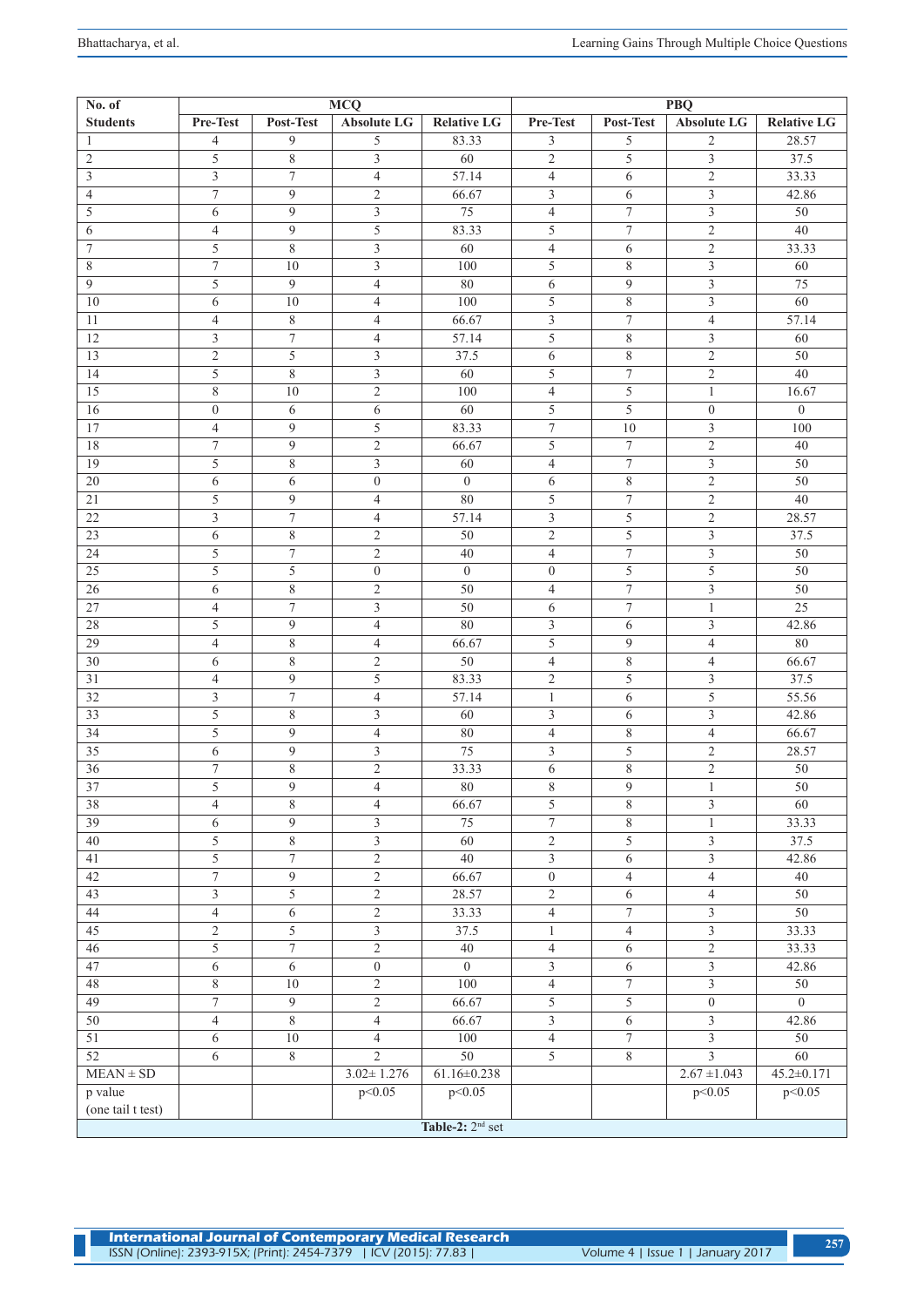| 258 |                                                       | $\,$ International Journal of Contemporary Medical Research $\,$ |
|-----|-------------------------------------------------------|------------------------------------------------------------------|
|     | Volume 4   Issue 1   January 2017   ICV (2015): 77.83 | ISSN (Online): 2393-915X; (Print): 2454-7379                     |

| No. of            | <b>MCQ</b>     |                  |                         | PBQ                |                         |                  |                         |                    |
|-------------------|----------------|------------------|-------------------------|--------------------|-------------------------|------------------|-------------------------|--------------------|
| <b>Students</b>   | Pre-Test       | Post-Test        | Absolute LG             | <b>Relative LG</b> | Pre-Test                | Post-Test        | <b>Absolute LG</b>      | <b>Relative LG</b> |
| -1                | 2              | 6                | $\overline{4}$          | 50                 | 1                       | $\overline{2}$   | 2                       | 11.11              |
| $\overline{2}$    | 5              | 9                | $\overline{4}$          | $\overline{80}$    | $\mathbf{1}$            | $\overline{4}$   | $\overline{3}$          | 33.33              |
| 3                 | $\mathfrak{Z}$ | 8                | $\overline{5}$          | 71.43              | 3                       | $\boldsymbol{7}$ | $\overline{4}$          | 57.14              |
| 4                 | $\overline{2}$ | $\tau$           | $\overline{5}$          | 62.5               | $\overline{2}$          | 5                | $\overline{\mathbf{3}}$ | 37.5               |
| 5                 | $\overline{0}$ | 6                | 6                       | 60                 | $\boldsymbol{0}$        | $\mathfrak{Z}$   | $\overline{3}$          | 30                 |
| 6                 | $\mathfrak{2}$ | 9                | $\boldsymbol{7}$        | 87.5               | $\sqrt{2}$              | 6                | $\overline{4}$          | 50                 |
| $\overline{7}$    | $\mathbf{1}$   | $\overline{7}$   | 6                       | 66.67              | $\overline{2}$          | 5                | $\overline{3}$          | 37.5               |
| 8                 | $\overline{2}$ | 9                | $\tau$                  | 87.5               | $\mathbf{1}$            | 5                | $\overline{4}$          | 44.44              |
| 9                 | $\overline{3}$ | 9                | 6                       | 85.71              | $\overline{2}$          | 6                | $\overline{4}$          | 50                 |
| 10                | $\mathfrak{2}$ | $\tau$           | 5                       | 62.5               | $\overline{2}$          | 5                | 3                       | 37.5               |
| 11                | $\mathbf{1}$   | $\overline{4}$   | 3                       | 33.33              | $\mathbf{0}$            | $\mathfrak{2}$   | $\overline{2}$          | 20                 |
| 12                | $\mathfrak{Z}$ | 8                | 5                       | 71.43              | $\mathbf{1}$            | $\mathfrak{Z}$   | $\overline{2}$          | 22.22              |
| 13                | $\sqrt{2}$     | 6                | $\overline{4}$          | 50                 | $\overline{2}$          | $\overline{4}$   | $\mathfrak{2}$          | 25                 |
| 14                | $\overline{3}$ | $\boldsymbol{7}$ | $\overline{4}$          | 57.14              | $\mathbf{1}$            | $\mathfrak{Z}$   | $\overline{c}$          | 22.22              |
| 15                | $\sqrt{2}$     | 6                | $\overline{4}$          | 50                 | $\overline{2}$          | 5                | $\overline{3}$          | 37.5               |
| 16                | $\overline{3}$ | 6                | $\overline{3}$          | 42.86              | 3                       | 6                | $\overline{3}$          | 42.86              |
| 17                | 2              | 6                | $\overline{4}$          | 50                 | $\overline{0}$          | 3                | $\overline{3}$          | 30                 |
| 18                | $\overline{4}$ | 9                | 5                       | 83.33              | $\overline{3}$          | 5                | $\overline{2}$          | 28.57              |
| $\overline{19}$   | $\overline{2}$ | $\boldsymbol{7}$ | 5                       | 62.5               | $\overline{2}$          | 6                | $\overline{4}$          | 50                 |
| 20                | $\overline{3}$ | $\tau$           | $\overline{4}$          | 57.15              | $\overline{2}$          | 5                | $\mathfrak{Z}$          | 37.5               |
| 21                | $\overline{4}$ | $\mathfrak{g}$   | 5                       | 83.33              | $\mathbf{1}$            | $\mathfrak{Z}$   | $\overline{2}$          | 22.22              |
| 22                | $\overline{2}$ | 8                | 6                       | 75                 | $\overline{2}$          | 5                | $\overline{3}$          | 37.5               |
| 23                | $\overline{2}$ | $\overline{5}$   | 3                       | 37.5               | $\overline{3}$          | 6                | $\overline{3}$          | 42.86              |
| 24                | $\overline{2}$ | 4                | $\overline{c}$          | $\overline{25}$    | $\overline{3}$          | $\tau$           | $\overline{4}$          | 57.14              |
| 25                | $\mathfrak{Z}$ | $\tau$           | 4                       | 57.14              | $\overline{2}$          | 5                | $\overline{3}$          | 37.5               |
| $26\,$            | $\overline{4}$ | 9                | 5                       | 83.33              | $\overline{0}$          | $\mathfrak{Z}$   | $\overline{3}$          | $\overline{30}$    |
| 27                | $\mathfrak{Z}$ | 9                | 6                       | 85.71              | $\mathbf{1}$            | $\mathfrak{Z}$   | $\overline{2}$          | 22.22              |
| 28                | $\overline{4}$ | 10               | 6                       | 100                | $\overline{4}$          | $\overline{8}$   | $\overline{4}$          | 66.67              |
| $\overline{29}$   | 3              | 8                | 5                       | 71.43              | $\mathfrak{Z}$          | 6                | $\overline{3}$          | 42.87              |
| 30                | $\sqrt{2}$     | $\overline{5}$   | $\overline{3}$          | 37.5               | $\overline{2}$          | 5                | $\overline{3}$          | 37.5               |
| 31                | 3              | $\,$ 8 $\,$      | 5                       | 71.43              | $\mathbf{1}$            | $\mathfrak{Z}$   | $\overline{2}$          | 22.22              |
| 32                | 5              | $\mathbf{9}$     | $\overline{4}$          | 80                 | $\mathfrak{Z}$          | $\overline{7}$   | $\overline{4}$          | 57.14              |
| 33                | $\overline{3}$ | $\,$ 8 $\,$      | 5                       | 71.43              | $\overline{4}$          | $\mathbf{Q}$     | 5                       | 83.33              |
| 34                | $\overline{0}$ | $\overline{4}$   | $\overline{4}$          | 40                 | $\overline{2}$          | 6                | $\overline{4}$          | 50                 |
| 35                | $\sqrt{2}$     | $\overline{7}$   | 5                       | 62.5               | $\mathbf{1}$            | 3                | $\overline{2}$          | 22.22              |
| 36                | 3              | 8                | 5                       | 71.43              | $\overline{2}$          | 5                | $\overline{3}$          | 37.5               |
| 37                | 1              | 3                | $\mathfrak{2}$          | 22.22              | $\mathbf{1}$            | $\overline{c}$   | 1                       | 11.11              |
| 38                | 2              | 6                | 4                       | 50                 | 3                       | 6                | $\overline{3}$          | 42.86              |
| $\overline{39}$   | $\mathfrak{2}$ | 7                | 5                       | 62.5               | $\overline{2}$          | 5                | 3                       | 37.5               |
| 40                | $\mathbf{1}$   | $\overline{5}$   | $\overline{4}$          | 44.44              |                         | 6                | $\overline{3}$          | 42.86              |
| 41                | $\mathbf{1}$   | 6                | $\overline{5}$          | 55.56              | $\mathbf{1}$            | $\overline{4}$   | $\overline{3}$          | 33.33              |
| 42                | $\overline{3}$ | $\overline{7}$   | $\overline{4}$          | 57.14              | $\mathbf{1}$            | $\overline{3}$   | $\overline{2}$          | 22.22              |
| 43                | $\mathfrak{Z}$ | $\overline{8}$   | 5                       | 71.43              | $\overline{2}$          | 5                | $\overline{\mathbf{3}}$ | $\overline{37.5}$  |
| 44                | $\sqrt{2}$     | $\overline{5}$   | $\overline{\mathbf{3}}$ | 37.5               | $\mathbf{1}$            | $\overline{3}$   | $\overline{c}$          | 22.22              |
| 45                | 3              | 9                | 6                       | 85.71              | $\overline{\mathbf{3}}$ | $\overline{7}$   | $\overline{4}$          | 57.14              |
| 46                | $\mathfrak{Z}$ | $8\,$            | $\overline{5}$          | 71.43              | $\overline{2}$          | 5                | $\overline{3}$          | 37.5               |
| 47                | $\sqrt{2}$     | 6                | $\overline{4}$          | 50                 | $\overline{2}$          | $\overline{4}$   | $\overline{2}$          | $\overline{25}$    |
| 48                | $\mathfrak{2}$ | $\overline{4}$   | $\overline{2}$          | 25                 | $\overline{3}$          | 6                | $\overline{3}$          | 42.86              |
| 49                | $\overline{3}$ | 8                | $\overline{5}$          | 71.43              | $\mathbf{1}$            | $\overline{3}$   | $\overline{2}$          | 22.22              |
| 50                | $\overline{2}$ | 6                | $\overline{4}$          | 50                 | $\mathbf{1}$            | $\overline{2}$   | $\mathbf{1}$            | 11.11              |
| 51                | $\sqrt{2}$     | 5                | $\mathfrak{Z}$          | 37.5               | $\overline{2}$          | 5                | 3                       | 37.5               |
| 52                | $\overline{4}$ | 9                | 5                       | 83.33              | $\mathfrak{Z}$          | 6                | $\overline{3}$          | 42.86              |
| $MEAN \pm SD$     |                |                  | $4.52 \pm 1.163$        | $61.52 \pm 0.1864$ |                         |                  | $2.88 \pm 0.832$        | $36.50 \pm 0.143$  |
| p value           |                |                  | p<0.05                  | p < 0.05           |                         |                  | p<0.05                  | p<0.05             |
| (one tail t test) |                |                  |                         |                    |                         |                  |                         |                    |
|                   |                |                  |                         | Table-3: 3rd SET   |                         |                  |                         |                    |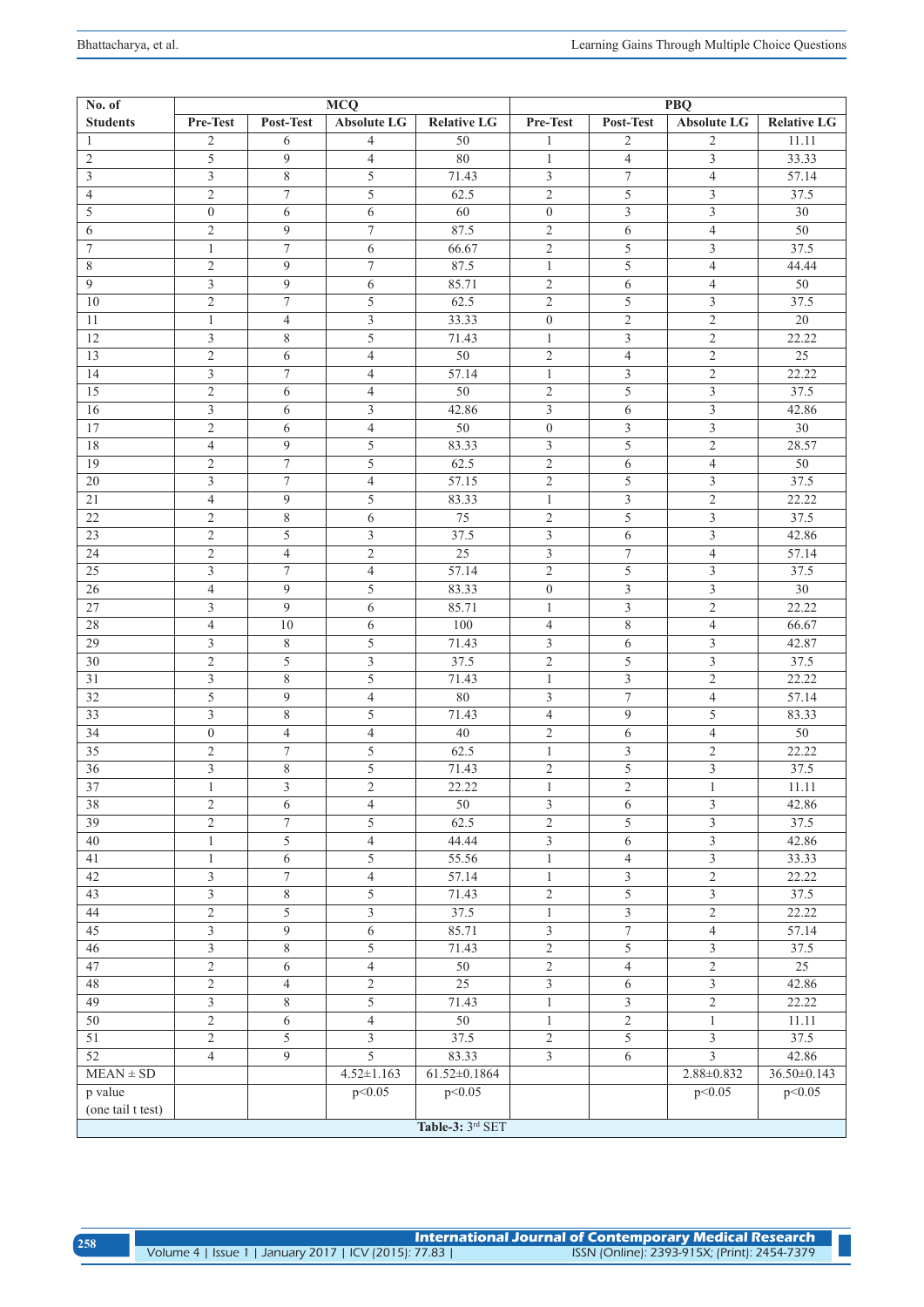PBQ. The role of teaching learning and the interdependency or correlation between the formats was calculated from Pearson's Product Moment Correlation Coefficient. The Relative Learning Gain of the comparative data showed significance at 5% level (p<0.05) for all the data. The comparison for Absolute Learning Gain was also significant (p< 0.05) for Sets 1 and 3 but not significant ( $p > 0.05$ ) for Set 2. The probable reason might be that the basic performance may not be up to the mark as depicted by the fall in the Absolute Learning Gain as the topic chosen was vast and students did not have much exposure to details of WBC or Immunity in contrary to first topic RBC and third topic Coagulation. The relation between the two different formats of question paper was analysed from the Pearson's Product Moment Correlation Coefficient denoted by "R". In sets 1 and 2 for both Absolute and Relative Learning Gains, a positive correlation was found. In set 2 the Absolute Learning Gain had a negative correlation compared to the positive correlation of the Relative Learning Gain. However, none of the correlation coefficient was statistically significant  $(p>0.05)$ . A positive correlation is indicative of the fact that development of the cognitive domain will certainly be reflected equally as a positive gain for both MCQ and PBQ. Again the negative correlation might be for the same reason of improper choice of topic or setting up of difficult distracters, framing of questions, difficulty in understanding or comprehending by the students or short gap between the topics taught and tested. Surprisingly none of the correlation was significant which may be due to the fact that the students were just taught the subject. They were not exposed to Problem Solving or Case Discussions.<sup>29</sup> Hence only those who had the inherent interest probably took to the task and solved it correctly. Chances being the more competent student group might have performed poorly in PBQ's due to their ability to read more into the problem than intended. Further, item analysis would have categorised the MCQ and PBQ's on the basis of the difficulty index and distracter index as well as functionality of distracter. Study was also conducted by researchers to bring out an effective assessment method for correct evaluation of the competency of a medical graduate.<sup>30</sup>

Students' score in each format cannot be correlated with scores in some other formats. Some studies have reported statistically significant correlations between the MCQ's and MEQ's in

| <b>Absolute Learning Gain</b>                         | Set 1 | Set 2 | Set 3 |  |  |  |
|-------------------------------------------------------|-------|-------|-------|--|--|--|
| MCO                                                   | 3.58  | 3.02  | 4.52  |  |  |  |
| PBO                                                   | 2.27  | 2.67  | 2.88  |  |  |  |
| Relative Learning Gain                                | Set 1 | Set 2 | Set 3 |  |  |  |
| <b>MCO</b>                                            | 57.73 | 61.16 | 61.52 |  |  |  |
| PBO                                                   | 31.14 | 45.24 | 36.5  |  |  |  |
| Table-4: Comparative study of the mean learning gains |       |       |       |  |  |  |

continuous Physiology assessment tests.<sup>26-27</sup>

# **CONCLUSION**

In India very few Universities have restructured their curriculum in line with competency based medical education. MBBS students face summative assessments with constructive response type questions during the tenure of medical education. However, MBBS students in high stake exams face MCQ which may prove to be a difficulty to fair well. In this study, a continuous series of assessment on various topics, all MCQ and PBQ based, have sensitized the MBBS students to the selected response format of questions which also contributed in developing critical analysing skills among the students. The test scores were indicative of an average gradual improvement in the learning gains. Therefore there is a need for introduction of MCQ from the very initial stage of medical education.

Further critical analysis indicating a correlation between MCQ and PBQ though not a significant finding, can be justified by lack of exposure of the students to the case or problem solving studies. The aim of introducing MCQ pattern as assessment



**Figure-1:** Comparative analysis of mean absolute learning gain of MCQ and PBQ



**Figure-2:** Comparative analysis of mean relative learning gain of MCQ and PBQ

|                                                              | Set 1                |                      |                      | Set 2                | Set 3                |                      |  |  |
|--------------------------------------------------------------|----------------------|----------------------|----------------------|----------------------|----------------------|----------------------|--|--|
|                                                              | <b>Absolute</b>      | <b>Relative</b>      | <b>Absolute</b>      | <b>Relative</b>      | <b>Absolute</b>      | <b>Relative</b>      |  |  |
|                                                              | <b>Learning Gain</b> | <b>Learning Gain</b> | <b>Learning Gain</b> | <b>Learning Gain</b> | <b>Learning Gain</b> | <b>Learning Gain</b> |  |  |
| p-value (paired t test)                                      | 0.00; p<0.05         | 0.00; p<0.05         | p > 0.05             | 0.00; p<0.05         | 0.00; p<0.05         | 0.00; p<0.05         |  |  |
|                                                              | Significant          | Significant          | Not Significant      | Significant          | Significant          | Significant          |  |  |
| <b>Correlation Coefficient</b>                               | 0.381                | 0.198                | $-0.157$             | 0.049                | 0.306                | 0.256                |  |  |
| p-value correlation                                          | p > 0.05             | p > 0.05             | p > 0.05             | p > 0.05             | p > 0.05             | p > 0.05             |  |  |
|                                                              | Not Significant      | Not Significant      | Not Significant      | Not Significant      | Not Significant      | Not Significant      |  |  |
| <b>Table-5:</b> Statistical evaluation of the learning gains |                      |                      |                      |                      |                      |                      |  |  |